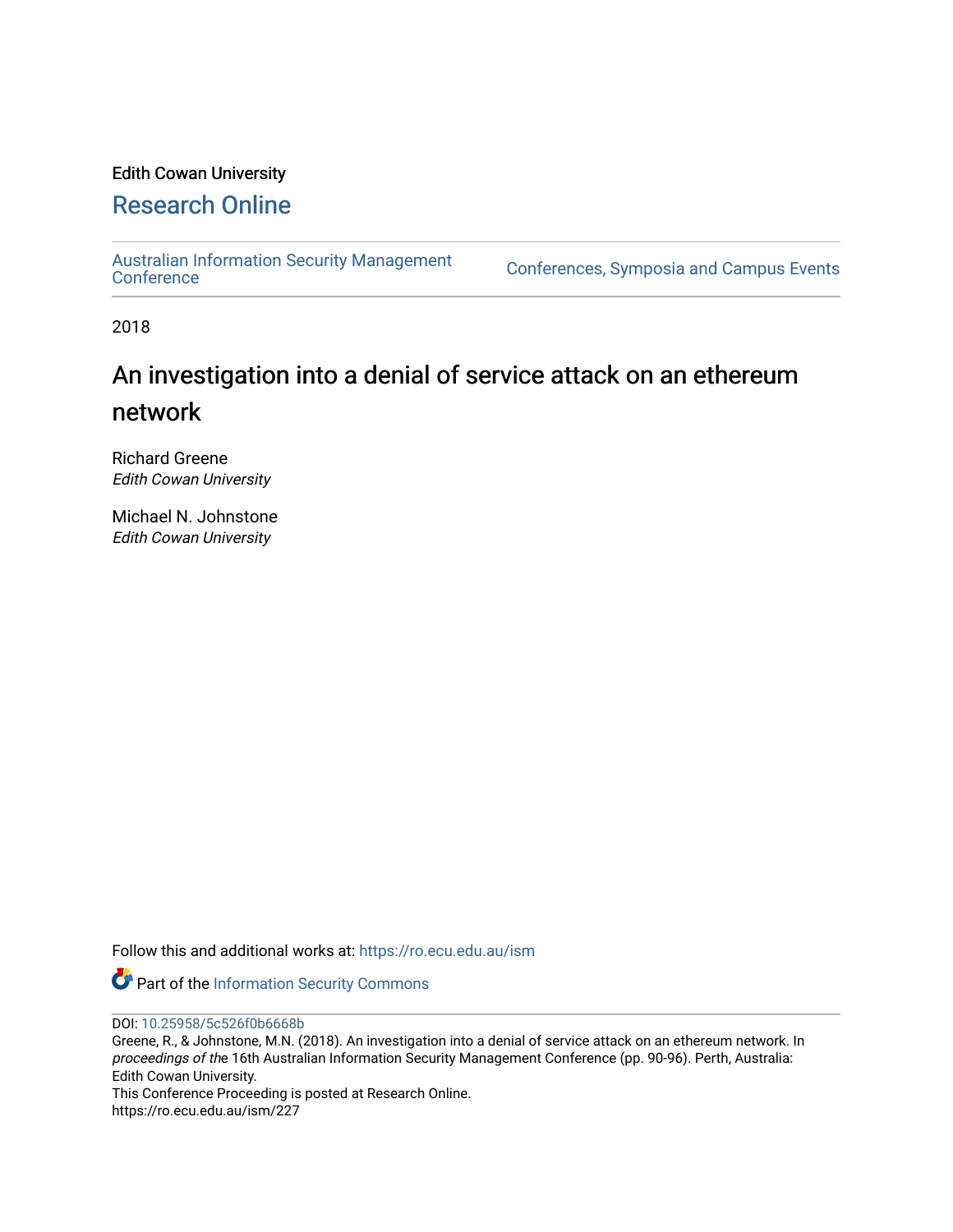## **AN INVESTIGATION INTO A DENIAL OF SERVICE ATTACK ON AN ETHEREUM NETWORK**

Richard Greene<sup>1</sup>, Michael N. Johnstone<sup>1, 2</sup> <sup>1</sup>School of Science, <sup>2</sup>Security Research Institute, Edith Cowan University, Perth Australia rgreene0@our.ecu.edu.au, m.johnstone@ecu.edu.au

## **Abstract**

*Apart from its much-publicised use in crypto-currency, blockchain technology is used in a wide range of application areas, from diamonds to wine. The most common application of this technology is in smart contracts in supply chain management, where assurance of delivery and provenance are important. One problem for an Ethereum consortium is the potential for disruption caused by a Denial-of-Service attack across the consortium nodes. Such an attack can be launched from a single source or multiple sources to amplify the effect. This paper investigates the impact of various Denial-of-Service attacks on an Ethereum Consortium deployed on the Azure Cloud platform. Our experiments demonstrated that a Denial-of-Service attack on some nodes can be successful. We found that an Ethereum Transaction Server is vulnerable to both Flood and Bandwidth Depletion attacks, but that Ethereum Mining Server nodes appear to be resilient to a Bandwidth Depletion attack.* 

#### **Keywords**

Blockchain, Denial-of-Service, Network Security, Communications, Ethereum

## **INTRODUCTION**

In terms of the principles of information security (confidentiality, integrity and availability), availability ensures that a system can be accessed when needed and at an acceptable response speed. A Denial-of-Service (DoS) attack is the process of overloading a target system with requests to the point it is no longer able to serve legitimate clients. Specht and Lee (2004), describe two main forms of DoS attack, Bandwidth Depletion and Flood, which can be spread over a range of different nodes to form an orchestrated attack or Distributed Denialof-Service (DDoS). In this paper we investigate the effect of DDoS attacks on a Private Ethereum Consortium network.

Peck (2017) notes the popularity of blockchain technology, cautions that such technology is being touted as the solution for many problems for which it is not suited and offers advice as to whether public or permissioned blockchains are appropriate solutions, as compared to traditional databases. Therefore, blockchains could be classified by whether they are public or private, or alternatively, by how the nodes achieve consensus. Whilst implementations differ, the fundamental ideas of transactions, blocks and consensus are common. Castellanos et al. (2017) state that the peer-to-peer (P2P) structure of blockchains highlights their essential characteristics, viz., they are: distributed, transparent, permanent and secure. Given that a blockchain is effectively a distributed ledger, the blocks could be currency transactions (e.g., Bitcoin) or smart contract elements (e.g., Ethereum), stored via a tamper-proof mechanism. In addition to the data and a time stamp, each transaction encodes a hash of the previous transaction (hence the "chain"), thereby preserving integrity so it is difficult for an intruder to modify a transaction because the hash of all prior transactions in a block would need to be re-computed and changed as well. As noted, the network of devices that hold the ledger exist in a P2P structure, such that consensus must be reached (or some other form of voting) for a transaction to be considered verified and written to a block.

Conventionally, Denial-of-Service is an attack against availability that has proven successful in other (nonblockchain) areas. For example, the Mirai attack in 2016 used Internet-of-Things devices to perform a sophisticated, resilient 1Tbit/sec DDoS attack. DDoS might also be considered an attack against integrity if the purpose is to affect the verification nodes in a blockchain implementation. In figure 1, the transaction webserver node or the Ethereum nodes may be vulnerable to such an attack. This attack might possibly be mitigated in the latter case by having a large number of verification nodes, as each node is equivalent in this P2P model. Therefore, if some nodes were to be lost due to a DDoS attack, as no single node is a key point of failure, and the network is robust, this would not unduly affect processing.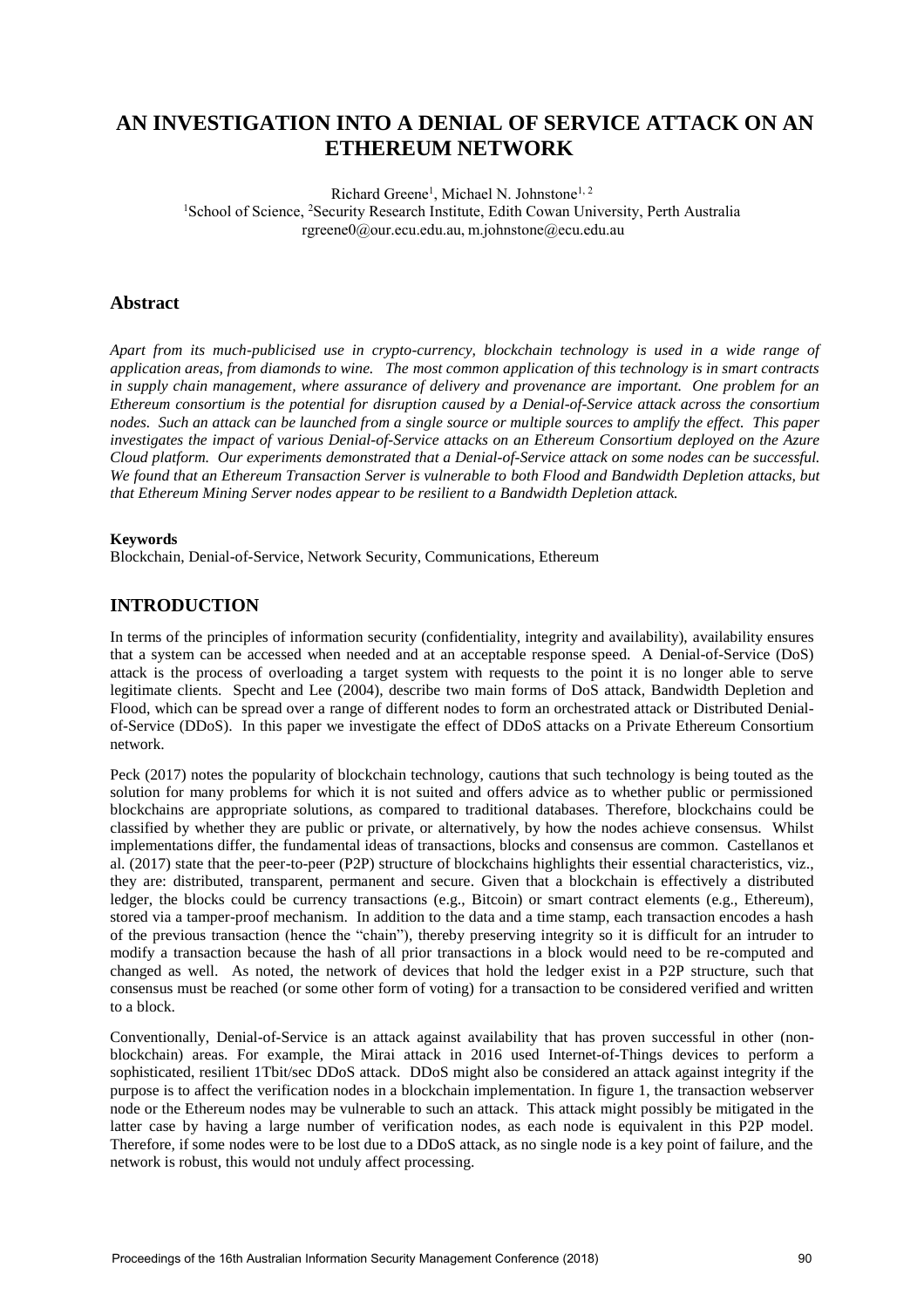Xu et al. (2017) state that Ethereum is the most widely used blockchain that supports Turing-complete smart contracts (contrary to the legal sense of contracts, smart contracts are code artefacts that are executed during transactions and express business logic). Dinh et al. (2018) claim that Ethereum is resilient with respect to node failure but there have been some documented attacks on Ethereum systems. For example, on the 18th September 2016 the Ethereum network issued a security bulletin just as its DevCon2 conference in Shanghai began, a DoS attack against the Ethereum network using a security flaw in the Ethereum client known as "Geth" had commenced (Wilcke, 2016a). A payload message within the transaction used seemed to indicate the attack was directed directly at the attendees of the conference. A patch was developed and released within hours to address the issue (Weare, 2016). A few days later, on the 22nd of September 2016, a second DDoS attack began, this time targeting processing nodes. This attack leveraged the EXTCODESIZE operation code (used in the Solidity language used to express Ethereum smart contracts) with a low transactional cost but had a high processing demand (Wilcke, 2016b). The result of both attacks was to slow down processing on the Ethereum network.

For public blockchain systems it is the distributed nature of the processing nodes which provides protection from DDoS. Targeted bandwidth depletion attacks, where overloading effects a single machine will not overtly affect the other nodes on the network and ultimately when the attack is mitigated or ceases, the affected node will rejoin the network and request any blocks which had not been previously received. The current physical distribution of Bitcoin and Ethereum networks is shown in table 1.

| Table 1: Sample Distribution of Bitcoin and Ethereum Networks as at 10th October 2018               |
|-----------------------------------------------------------------------------------------------------|
| (Source: Bitcoin, https://bitnodes.earn.com/nodes/; Ethereum, https://www.ethernodes.org/network/1) |

| Rank            | BitCoin (bitnodes.earn.com) |               | Ethereum (Ethernodes.org) |               |
|-----------------|-----------------------------|---------------|---------------------------|---------------|
|                 | Country                     | # of Nodes    | Country                   | # of Nodes    |
| 1st             | <b>United States</b>        | 2333 (23.36%) | <b>United States</b>      | 5933 (42.04%) |
| 2 <sub>nd</sub> | Germany                     | 1927 (19.29%) | China                     | 2043 (14.48%) |
| 3rd             | China                       | 677 (6.78%)   | Canada                    | 1068 (7.57%)  |
| 4 <sup>th</sup> | France                      | 662 (6.63%)   | Germany                   | 539 (3.82%)   |
| 5 <sup>th</sup> | <b>Netherlands</b>          | 499 (5.00%)   | <b>Russian Federation</b> | 477 (3.38%)   |

For a Flood attack, the network is overloaded with valid transactions, which can be effective against all processing nodes. However, this type of attack is economically expensive due to the transaction fees charged per node. Any attacker who undertakes this type of attack will be required to pay a fee and as the number of transactions rise, so too will the fee (Nakamoto, 2012). If the attacker does not raise his/her fee, the processing nodes will leave the erroneous transactions on the pending transaction list or "Mempool" in favour of valid transactions offering a greater reward.

In a private consortium there are fewer nodes within a closed network. Processing nodes are pre-selected with additional security measures in place (Buterin, 2015; Buterin, 2016). Although considered partially decentralised, they could be physically co-located and perhaps even on a single network segment which greatly increases the possibility of a successful DDoS attack. The transaction system for the processing nodes is also not based on a monetary reward (as is the case with public blockchains). Processing transaction charges has no value outside of the consortium, which lowers the economic barrier for an attacker. This paper implements a private blockchain in an attempt to verify these assertions. The remainder of the paper describes the experimental environment used, defines the research question and associated hypotheses and discusses the findings of the research.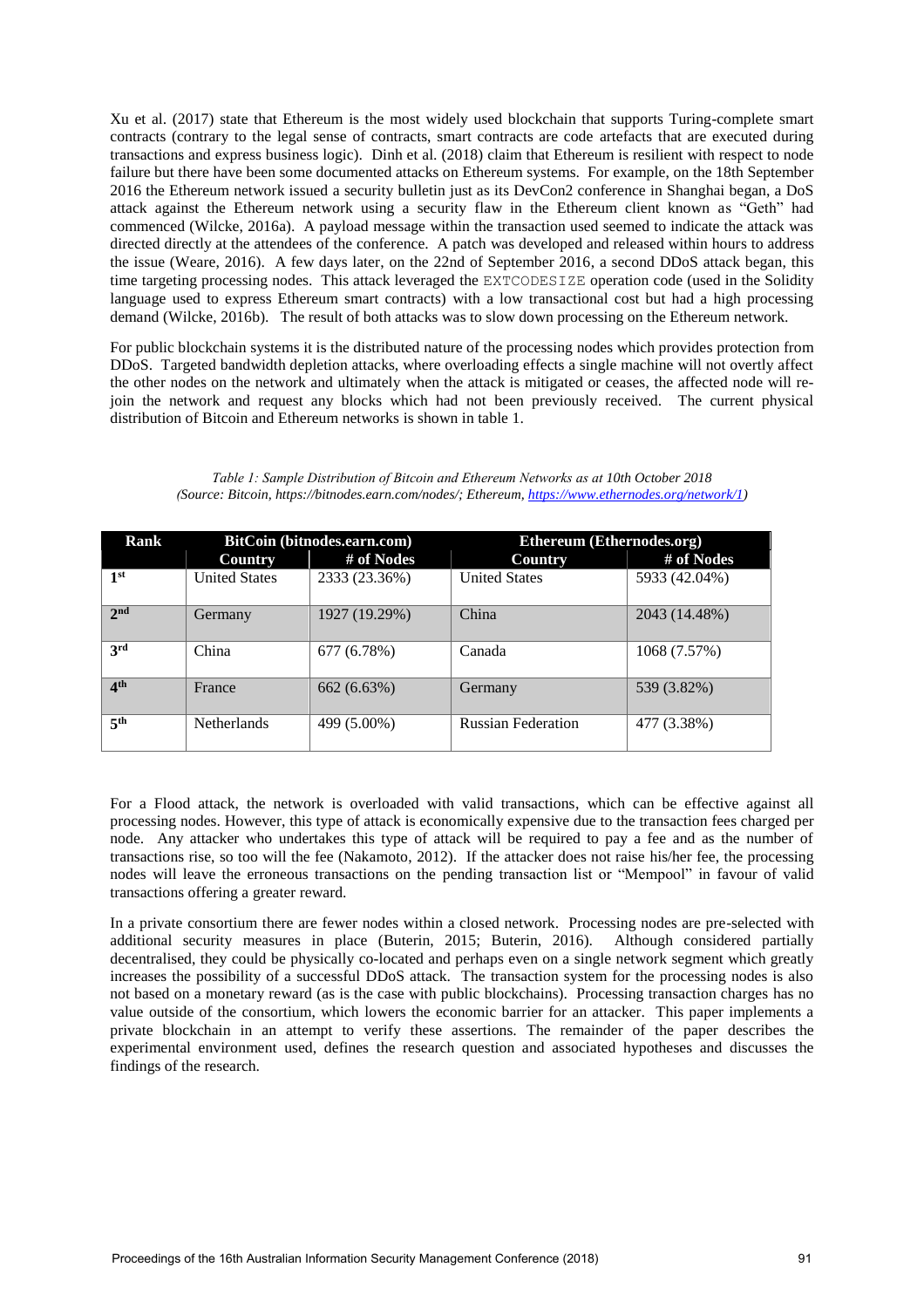## **EVALUATION ENVIRONMENT**

We used simulation to quantify the effect of the attacks and review any countermeasures. The chosen network layout consisted of a small centralised consortium of three Ethereum servers, one which acted as a (publicfacing) transaction server with the remaining two acting as processing and verification nodes.

The experiments were performed on the Microsoft Azure cloud platform using a network topology shown in Figure 1. Lines noted in the diagram indicate connections between internal and external machines, noting the four types of clients that could be expected to interact with the service, viz. desktop, mobile, an external trusted Ethereum node and a malicious actor performing the DoS attack.

The transaction node operates as the front-end, facilitating user interaction with the consortium record without the need for any infrastructure. Other external and trusted nodes are allowed to join the consortium with the appropriate authentication rights provided. Individuals can interact with the transaction node using a website hosting the Ethereum Web3 client framework.

Particular regard for the security setup on the network was undertaken in following documented good practice as presented by OWASP (2017). This reduced the attack surface to only those exposed ports that would be normally be expected for the correct operation of this type of transaction. Standard HTTP was allowed to the transaction node, Port 4000 for SSH administration of the network and Port 8545 which allows traffic to and from the external Ethereum nodes.



*Figure 1: Consortium Network Topology* 

The firewall also acted as a simple load balancer, directing the HTTP traffic to the transaction server and transaction data between external and internal processing to the verification nodes.

## **RESEARCH METHOD**

The research was designed as a set of laboratory experiments, enacted via simulation. The specific research question was:

- 1. Are blockchain consortium nodes vulnerable to Denial of Service attacks?
	- a. Is an Ethereum Transaction Server vulnerable to a Bandwidth Depletion attack?
	- b. Is an Ethereum Transaction Server vulnerable to a Flood attack?
	- c. Is an Ethereum Mining Server vulnerable to a Bandwidth Depletion attack?

The hypotheses supporting the research questions are listed in **Error! Reference source not found.**. Suitable experiments were designed to test the hypotheses, the results of which are discussed in the next section.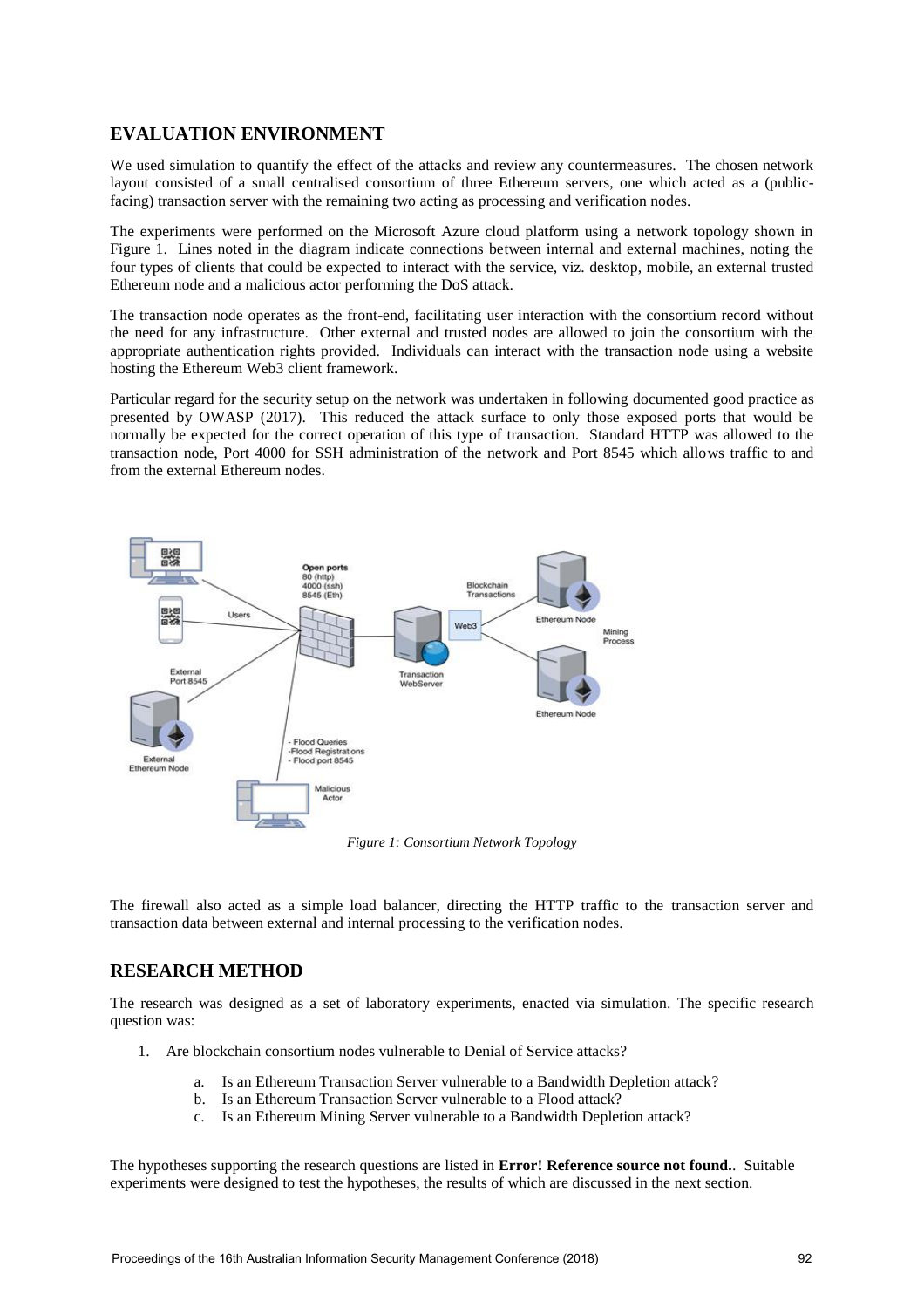*Table 2: Hypotheses derived from research questions* 

**Hypotheses**

*H1: An Ethereum Transaction Server node is vulnerable to a Bandwidth Depletion attack.*

*H2: An Ethereum Transaction Server node is vulnerable to a Flood attack.*

*H3: An Ethereum Mining Server node is vulnerable to a Bandwidth Depletion attack.*

### **ANALYSIS AND DISCUSSION**

#### **Transaction Server Bandwidth Depletion Attack**

For the Bandwidth Depletion attack the Python script in figure 2 was executed from an external server and directed at the transaction node. This script simply requested the home page many times.

```
[ ... snip ...] 
request = urllib2-Request(url + param_joiner + buildblock(randim.randint(3,10)) +!= + buildblock(random.randint(3,10))
        request.add_header('User-Agent', random.choice(headers_useragents)) 
       request.add_header('Cache-Control', 'no-cache') 
 request.add_header('Accept-Charset', 'ISO-8859-1,utf-8;q=0.7,*;q=0.7') 
        request.add_header('Referer', random.choice(headers_referers) + 
buildblock(random.randint(5,10))) 
       request.add_header('Keep-Alive', random.randint(110,120)) 
        request.add_header('Connection', 'keep-alive') 
       request.add_header('Host',host) 
        try: 
                      urllib2.urlopen(request) 
        except urllib2.HTTPError, e: 
                      #print e.code 
                     set flag(1)
                      print 'Response Code 500'
                     code=500 except urllib2.URLError, e: 
                      #print e.reason 
                      sys.exit() 
        else: 
                      inc_counter() 
                     url\overline{1}ib2.urlopen(request)
        return(code) 
[ ... snip ...]
```
*Figure 2: Python Code used in Bandwidth Depletion Attack*

When executed, the public-facing transaction server became overloaded with requests and ceased serving pages to the user or returned partial results. This can be seen from the traffic volume shown in figure 3, captured on the server for the duration of the attack phase. Although this attack did not adversely affect the Ethereum processing nodes, it did prevent normal operation of the application and would have prevented users from interacting with the website.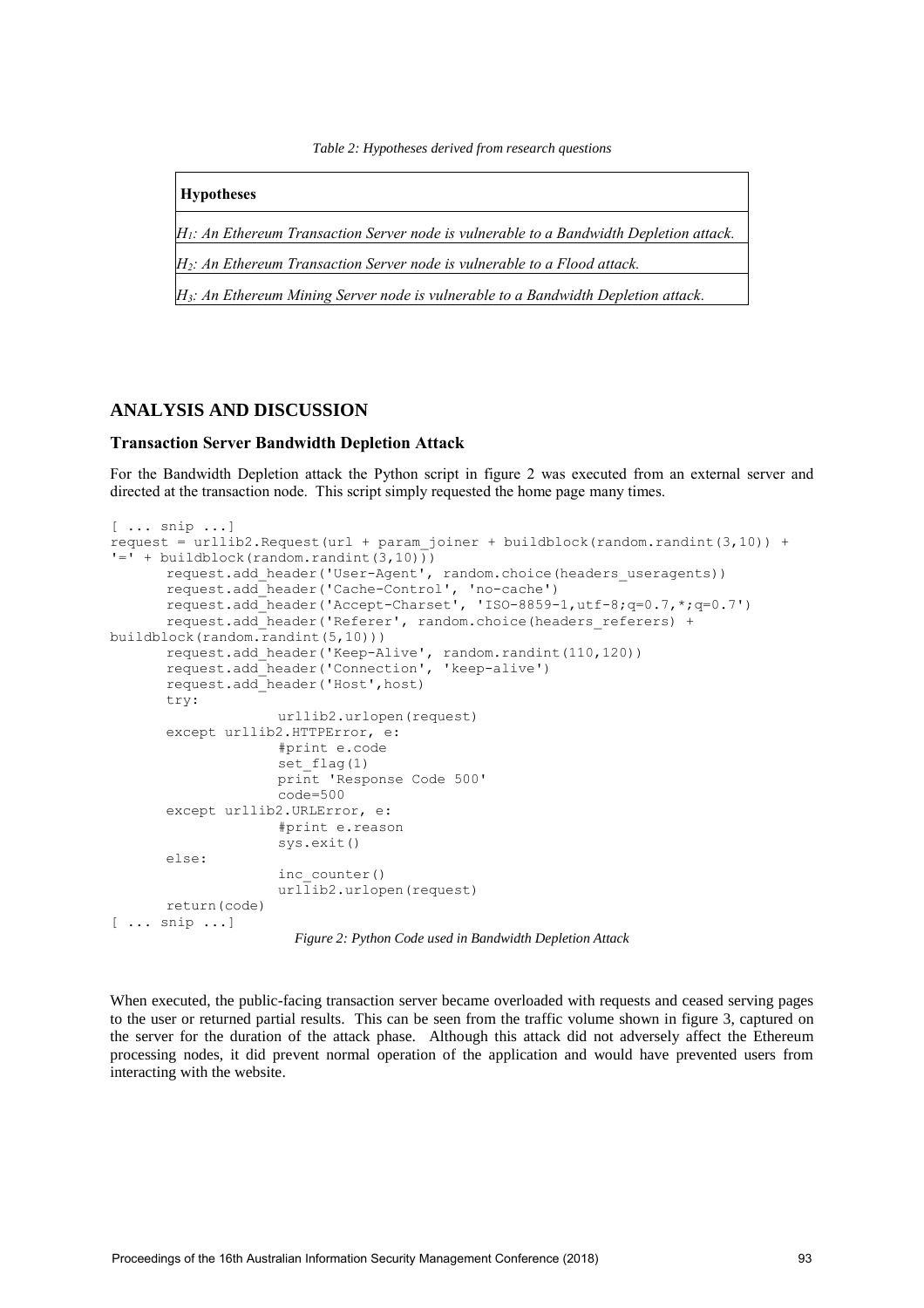

*Figure 3: Packet Trace during Bandwidth Depletion Attack*

The result of this experiment supports  $H_1$  (that an Ethereum Transaction Server is vulnerable to a Bandwidth Depletion attack).

#### **Transaction Server Flood Attack**

For the transaction server flood attack the script listed in figure 3 was applied to the transaction server however this time attempting to retrieve several smart contracts and wallets on the network. This is functionality provided by the transaction server via the Web3 Framework.

The result was a sharp increase in the traffic being sent to the internal network, which overloaded the website and the transaction server failed to process additional requests. The processing nodes continued without issue as the requests failed to have an impact on the servers operating the blockchain.





The result of this experiment supports  $H_2$  (that an Ethereum Transaction Server is vulnerable to a Flood attack).

#### **Mining Server Bandwidth Depletion Attack**

The only open port to the processing servers was via the standard Ethereum port 8545 (SANS, 2018), therefore the experiment involved sending a large number of frames to that port and verifying the effect on the processing servers. Due to permission restrictions, frames sent to the processing servers failed to have any impact on the effective operation of the network. Additionally, external nodes were able to connect to the network without issue and the external clients could create accounts and interact with the contracts. The result of this experiment did not support  $H_3$  (that an Ethereum Mining Server node is vulnerable to a Bandwidth Depletion attack).

The research question asked, "Are blockchain consortium nodes vulnerable to Denial of Service attacks?" In relation to blockchain-based systems (such as Ethereum), vulnerabilities introduced by lack of availability could cause significant risk in a trusted network, where transaction integrity is paramount. Results from the first two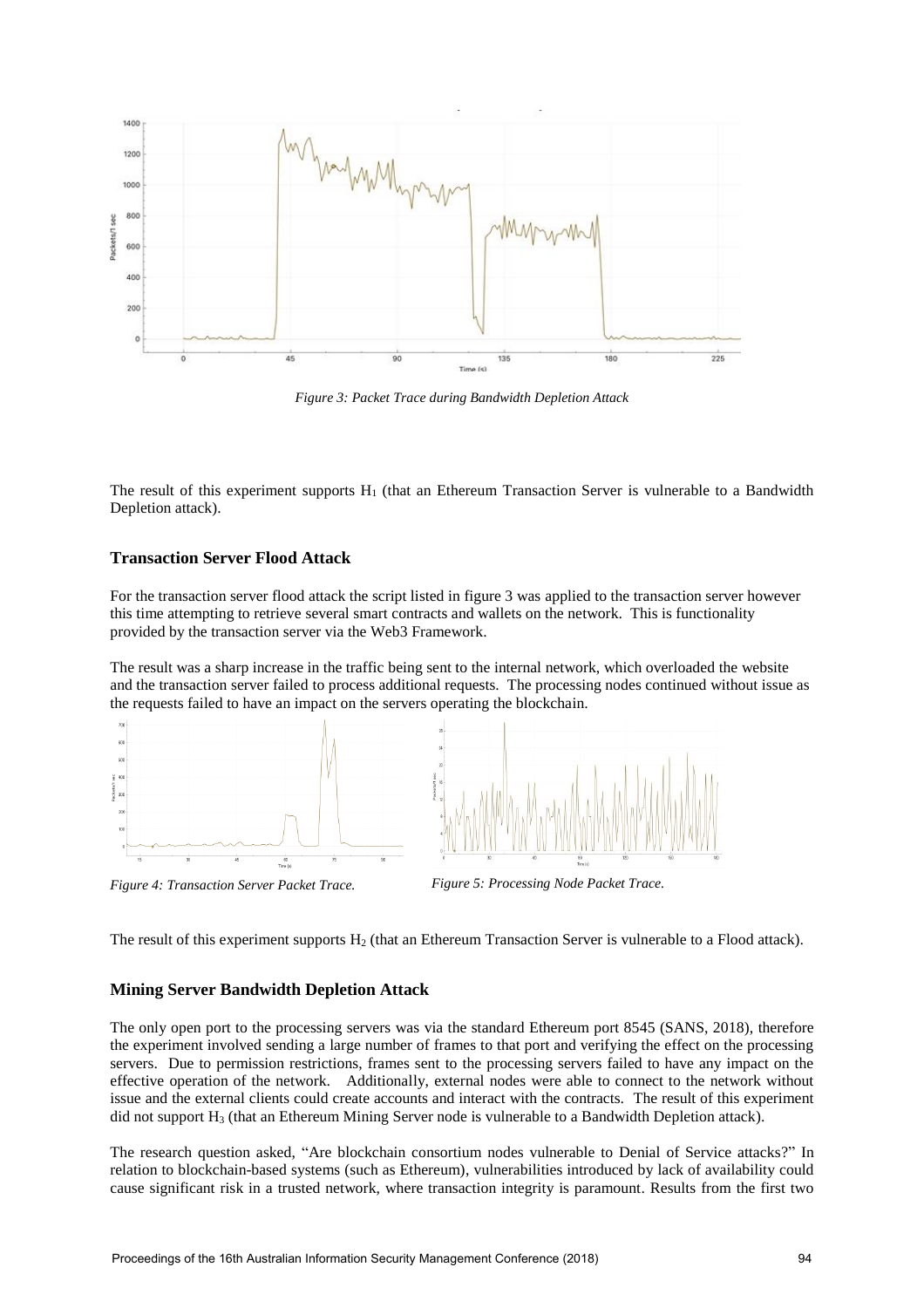experiments show that a DoS attack can effectively deny service and result in loss of message transmission between devices on the consortium network. With the acceptance of both  $H_1$  and  $H_2$ , this paper argues that the use of vulnerable protocols increases the ability of cyber criminals to hamper the availability of critical systems operating in a network.

## **CONCLUSION**

This research set out to examine a specific security flaw in blockchain nodes (that they could be vulnerable to Denial-of-Service attacks). There was some evidence that this type of attack could be successful. The experiments undertaken suggest that Ethereum transaction server nodes are vulnerable to a specific type of Denial-of-Service attack, answering Research Questions 1a and 1b. Ethereum mining server nodes, however, appear to be resilient to a Bandwidth Depletion attack.

With a consortium-based blockchain, to increase the probability of a successful external attack, the target should be the transaction server rather than processing nodes. Therefore, the code used to interact with the Web3 framework would need to be designed with DoS/DDoS mitigations in mind. In future work, we intend to evaluate the security properties of the Solidity codebase used in the system, using both manual methods and automated tool support. Although a large-scale co-ordinated DDoS attack against the transaction server would be difficult to defend, some approaches might be to rate limit inward edges of traffic on the network (Kumar, Joshi, and Singh, 2006) or use virtualisation and dynamic scaling of infrastructure (Riteau, 2011) to reach a point where malicious traffic can be absorbed or deflected. Testing implementations derived from these approaches is also an area worthy of future research.

Additional blockchain attacks, such as the 51% attack, where a majority of processing nodes are hacked preventing new transactions from gaining confirmations (Park and Park, 2017) would still be hypothetically possible, but as membership of the Consortium is controlled and members undergo greater scrutiny this is unlikely to be a factor.

## **REFERENCES**

- Buterin V. (2015). On Public and Private Blockchains, Ethereum.Org, retrieved on 11<sup>th</sup> October 2016 from <https://blog.ethereum.org/2015/08/07/on-public-and-private-blockchains/>
- Buterin V. (2016). Transaction spam attack: Next Steps, Ethereum Blog, retrieved from [https://blog.ethereum.org/2016/09/22/transaction-spam-attack-next-steps/ o](https://blog.ethereum.org/2016/09/22/transaction-spam-attack-next-steps/)n 6<sup>th</sup> September 2018
- Castellanos, J.A.F, Coll-Mayor, D. and Notholt , J.A. (2017). Cryptocurrency as Guarantees of Origin: Simulating a Green Certificate Market with the Ethereum Blockchain. Proc. 5th IEEE International Conference on Smart Energy Grid Engineering. pp. 367-72.
- Dinh, T.T.A., Liu, R., Zhang, M., Chen, G., Ooi, B.C. and Wang, J. (2018). Untangling Blockchain: A Data Processing View of Blockchain Systems. IEEE Transactions on Knowledge and Data Engineering. 30(7). pp. 1366-85.
- Kumar K., Joshi R.C. and Singh K, (2006). An Integrated Approach for Defending Against Distributed Denialof-Service (DDoS) Attacks, Indian Institute of Technology Roorkee, retrieved on 10<sup>th</sup> October 2018 from<https://pdfs.semanticscholar.org/cd24/ea2c151c5d04dd12b35f2902acebf96bf66a.pdf>

Nakamoto S. (2012). Bitcoin: A peer-to-peer electronic cash system, Bitcoin.org, retrieved on 10<sup>th</sup> October fro[m https://bitcoin.org/bitcoin.pdf](https://bitcoin.org/bitcoin.pdf)

- OWASP. (2017). What is Attack Surface Analysis and Why is it Important?, Attack Surface Analysis Cheat Sheet, retrieved on 2<sup>nd</sup> September 2018 from [https://www.owasp.org/index.php/Attack\\_Surface\\_Analysis\\_Cheat\\_Sheet](https://www.owasp.org/index.php/Attack_Surface_Analysis_Cheat_Sheet)
- Park, J.H. and Park J.H. (2017). Blockchain Security in Cloud Computing: Use Cases, Challenges, and Solutions, *Symmetry*, 9(8), 164.